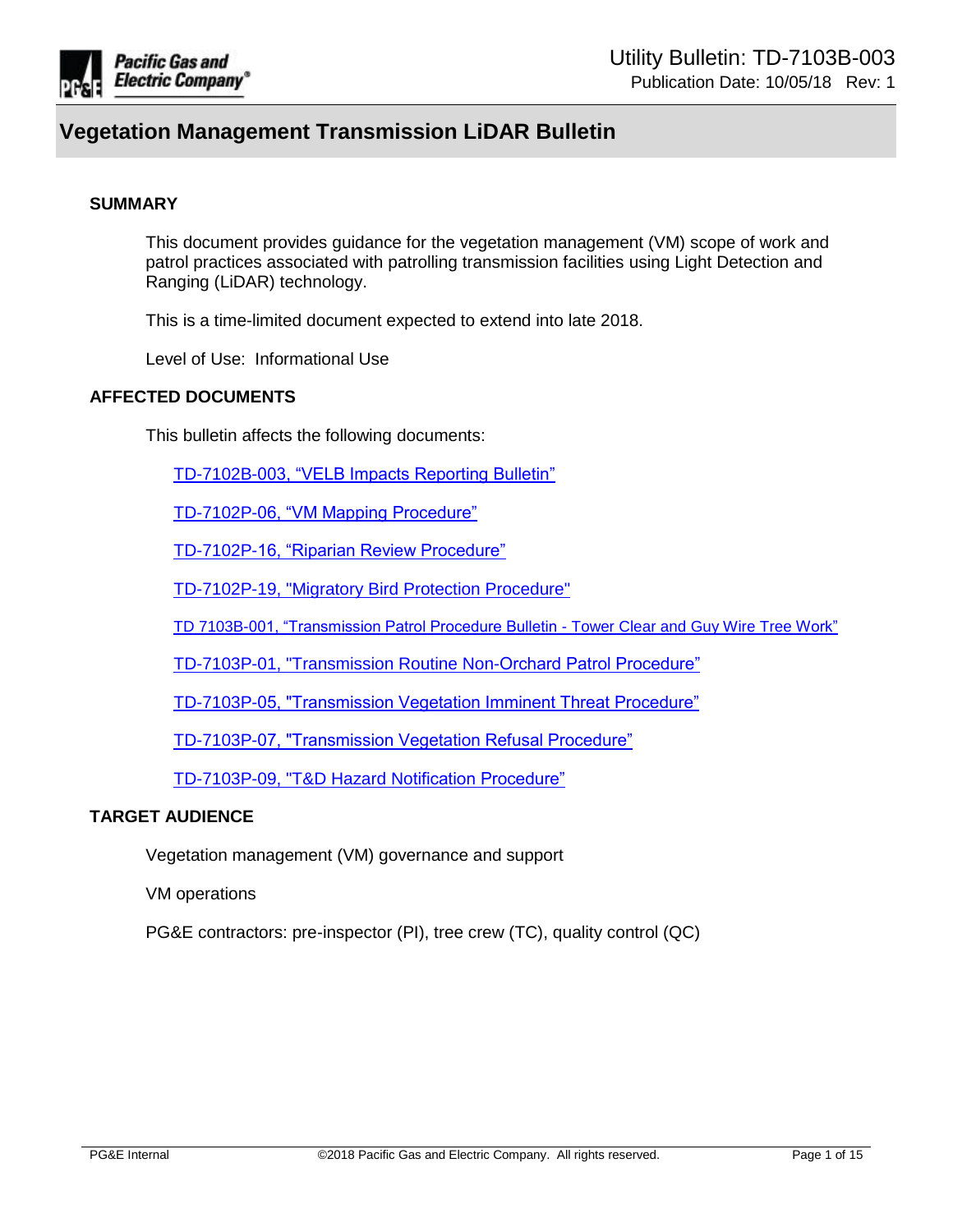

## **Table of Contents**

| $\mathbf{1}$   |  |
|----------------|--|
| $\overline{2}$ |  |
| 3              |  |
| $\overline{4}$ |  |
| 5              |  |
| 6              |  |
| $\overline{7}$ |  |
| 8              |  |
|                |  |
|                |  |
|                |  |
|                |  |

#### **WHAT YOU NEED TO KNOW**

## <span id="page-1-0"></span>**1 LiDAR Data**

- 1.1 Aerial LiDAR data was captured by the LiDAR vendor for 100% of the 60kV, 70kV, 115kV, 230kV, and 500kV Transmission Lines.
- 1.2 The LiDAR data provided is specific to a corridor width defined by voltage. REVIEW the following appendices before continuing to the next step.
	- [Appendix A, "LiDAR Detection Clearance Parameters"](#page-11-0)
	- [Appendix B, "PG&E Vegetation Management Tree Clearance Parameters"](#page-12-0)
	- [Appendix C, "Priority Detection Legend"](#page-13-0)
- 1.3 Mobile platform and LiDAR vendors must deliver LiDAR data to PG&E personnel within 3 business days of the agreed upon delivery date. Any deviation from the contractual schedule requires PG&E approval.
- 1.4 PG&E personnel must make Aerial LiDAR-derived vegetation data available for downloading into the PG&E mobile platform no more than 2 business days after receipt from the vendors.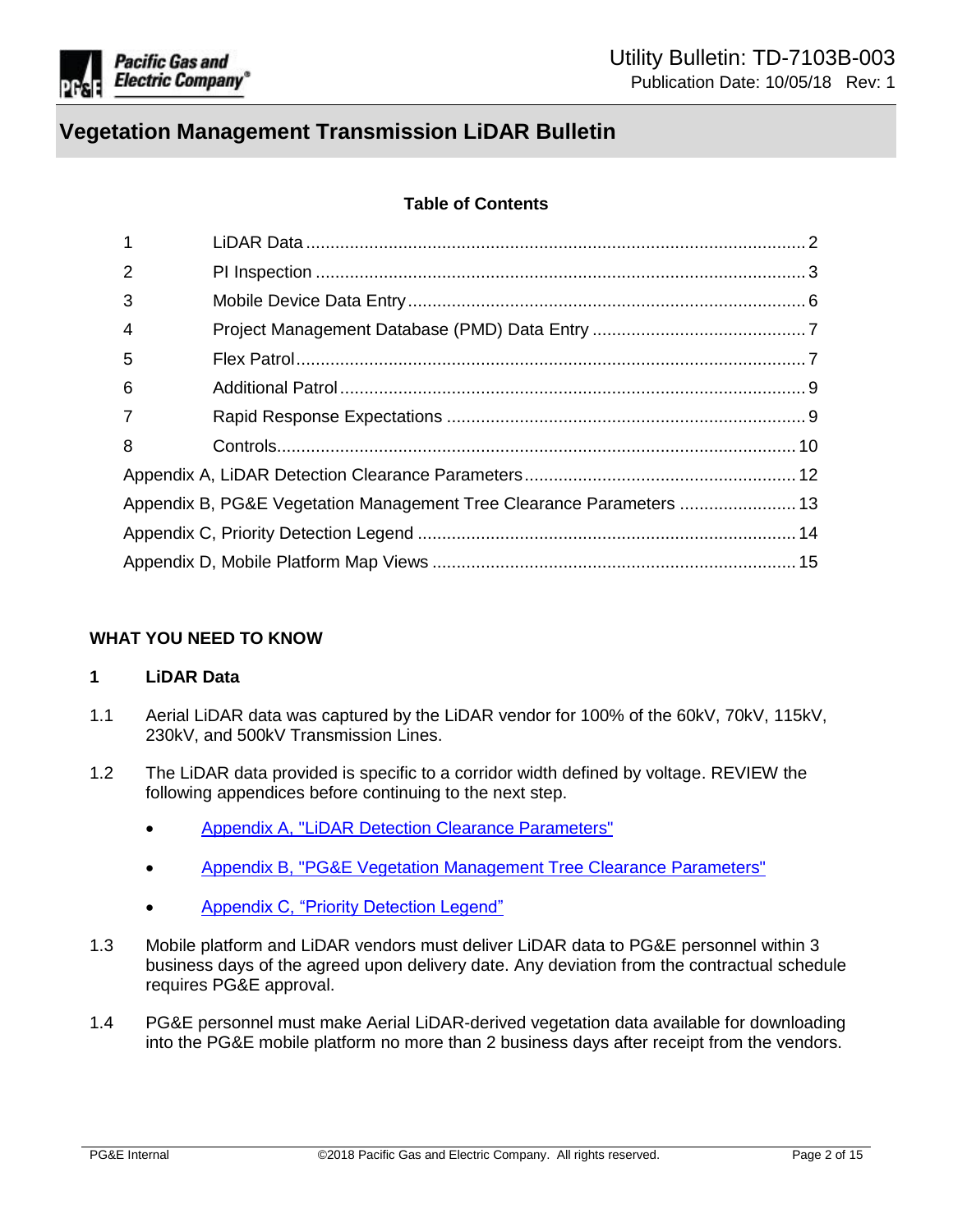

## <span id="page-2-0"></span>**2 PI Inspection**

2.1 IF Aerial LiDAR information exists for a transmission line (T-line),

THEN the PI does **not** need to perform ground patrol of the entire line segment.

2.2 BEGIN inspections at substations, generation stations, or switchyards outside the fenced area, including portions of the transmission line crossing the substation fence.

IF any vegetation inside the substation, generation substation, or switchyard requires work,

THEN NOTIFY PG&E supervisor.

- 2.3 FIELD VERIFY vegetation detections provided in the mobile mapping application AND LIST tree and brush work per [TD-7103P-01, "Transmission Routine Non-Orchard Patrol Procedure."](https://edrm.comp.pge.com/D2/?docbase=pge_ecm&locateId=09131aad81eaa25f&version=LIVE&commandEvent=D2_ACTION_CONTENT_VIEW)
	- 1. Refer to [Appendix A, "LiDAR Detection Clearance Parameters."](#page-11-0)
- 2.4 Where vegetation detections occur, INSPECT the entire span AND LIST tree and brush work per [TD-7103P-01, "Transmission Routine Non-Orchard Patrol Procedure."](https://edrm.comp.pge.com/D2/?docbase=pge_ecm&locateId=09131aad81eaa25f&version=LIVE&commandEvent=D2_ACTION_CONTENT_VIEW)
- 2.5 IF only vegetation detections VC2C and VC3C are present within a span AND do **not** result in tree work for the current cycle,

THEN CREATE a Vegetation Management Database (VMD) record for that span. Grouping trees is permissible.

- 1. ENSURE that the following data fields are updated in the new VMD record:
	- Address
	- City
	- County
	- **Directions**
	- Circuit Transmission Corridor Name
	- SSD Rte
	- Loc Rte
	- Line Name
	- Pole #
	- Location Comments provide relevant information for specific location
	- Rx Comments indicate why the detection does not require work
	- Tree Species
	- **Quantity**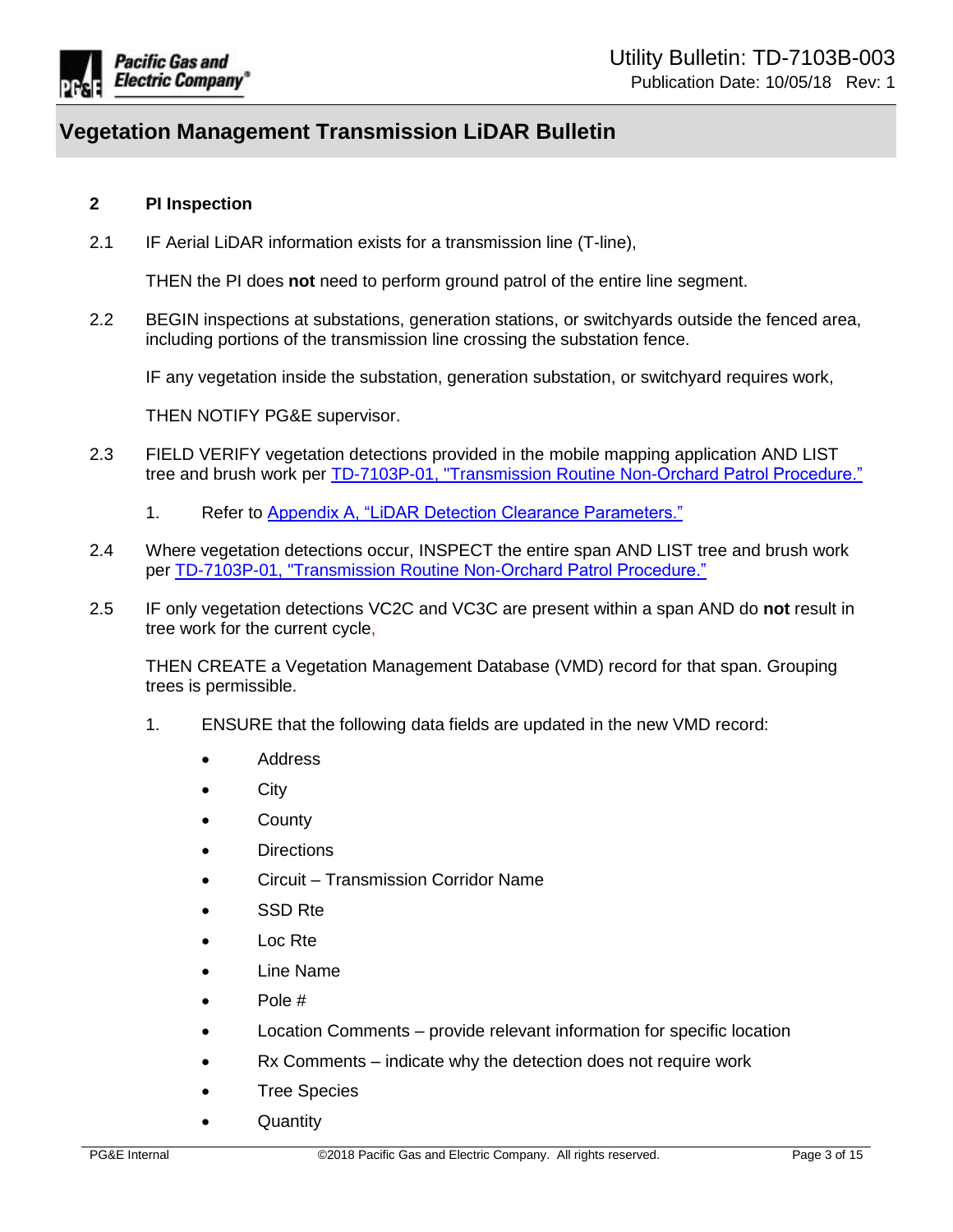

## 2.5 (continued)

- Trim Type
- Tree Comments indicate the location of the tree
- Notification
- External Tree ID copy and paste from PG&E mobile platform map
- 2.6 FIELD VERIFY the following DETECTIONS AND OBTAIN vegetation program manager (VPM) or supervising vegetation program manager (SVPM) approval if they are not listed for tree work:
	- Priority 1, (VC1c\_Urgent, AF)
	- Priority 2, (VC1c Urgent, MO)
	- Priority 3, (VC1c\_AF)
	- Priority 4, (VC1c\_MO)
	- Priority 7, (VC2c\_UH)
	- Priority 8, (VC3c\_UH)
	- 1. FIELD VERIFY detections of all species, including almond and walnut (orchards).
	- 2. IF an Aerial LiDAR detection does **not** need to be listed for work

AND the Priority is 1, 2, 3, 4, 7, or 8,

AND the Transmission Project has been completed,

THEN fill out one [TD-7103B-003-F01, "Unlisted Detection Approval \(UDA\) Form"](https://edrm.comp.pge.com/D2/?docbase=pge_ecm&commandEvent=D2_ACTION_CONTENT_VIEW&locateDql=pge_document(all)%20where%20i_chronicle_id%20=) for each transmission project AND obtain VPM or SVPM approval to not list the tree for work, as follows:

a. OPEN the blank UDA Form by clicking on the following link:

[TD-7103B-003-F01, Unlisted Detection Approval \(UDA\) Form](https://edrm.comp.pge.com/D2/?docbase=pge_ecm&commandEvent=D2_ACTION_CONTENT_VIEW&locateDql=pge_document(all)%20where%20i_chronicle_id%20=)

b. MAKE a copy of the blank UDA Form using the following filename convention:

Year Division Date PMD Project Name

For example: 2018\_Los Padres\_20140419\_Midway Corridor

AND SAVE it on your mobile device.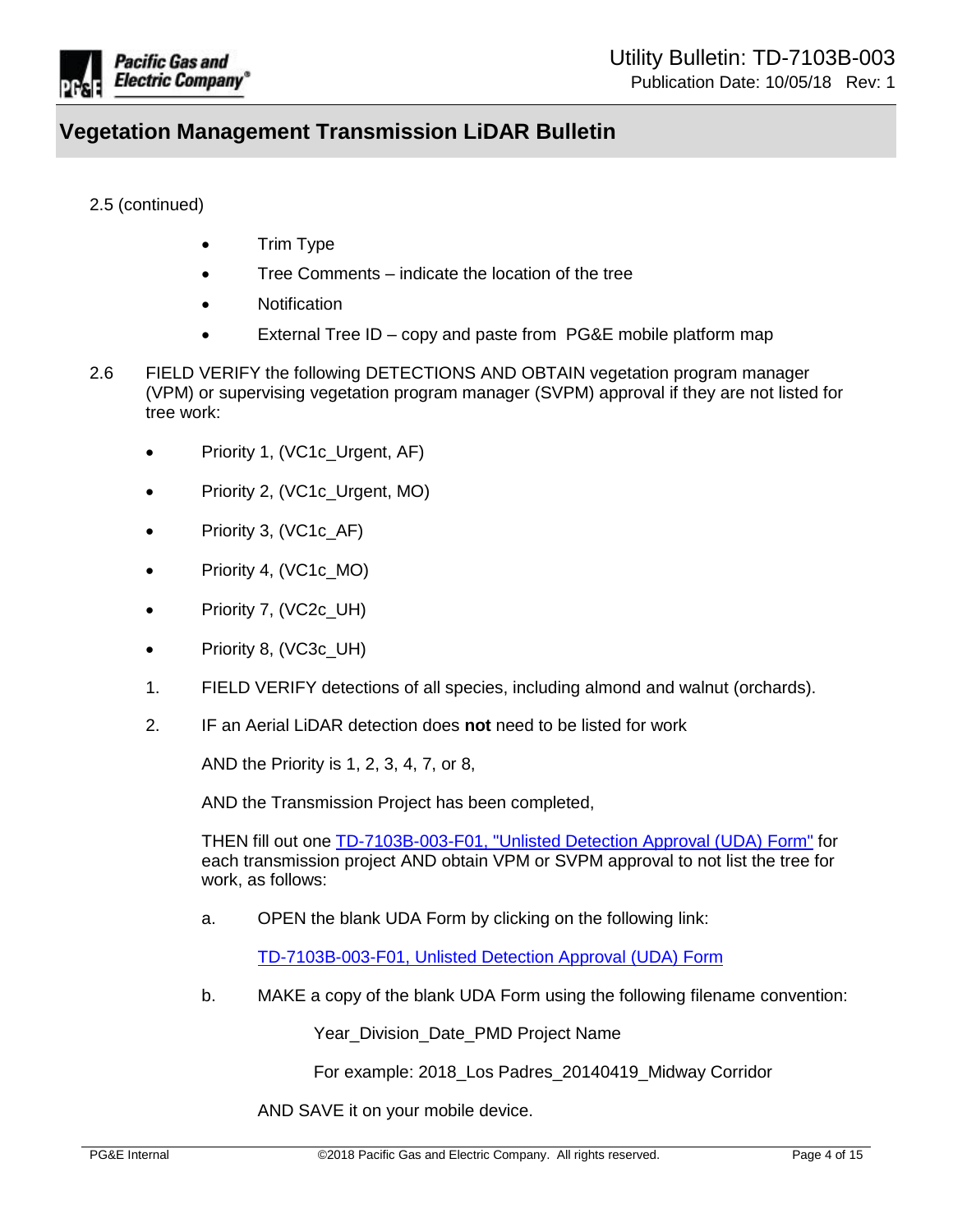

2.6 (continued)

- c. COMPLETE the copy of the UDA Form. For instructions, see the last page of the UDA Form.
- d. SAVE the completed UDA Form on the VMShared drive in the appropriate division folder at:

2018 [Trans LiDAR UDA Form Storage](file://RcShare-NAS05/VM/VMShared/LiDAR/2018%20Transmission/Unlisted%20Detection%20Forms)

- e. SUBMIT the completed UDA Form by email to the VPM.
- 2.7 DETERMINE whether work is required to mitigate a potentially hazardous tree by FIELD VERIFYING the following vegetation detections:
	- Priority 5, VC1p AF
	- Priority 6, VC1p\_MO
	- Priority 9, North American Electric Reliability Corporation (NERC), VC2c AF
	- Priority 10, VC3c\_AF
- 2.8 DETERMINE whether the polygons associated with Priority Codes 11(VC2p\_AF), and 12 (VC3p\_AF) are to be displayed on the map.

For examples of maps, see [Appendix D, "Mobile Platform Map Views."](#page-14-0)

1. IF these polygons are to be displayed on the map,

THEN check the **VC3** check box in the upper-left corner of the mobile device application in the Map Filters section.

2.9 IF a tree needs to be added per [TD-7103P-01, "Transmission Routine Non-Orchard Patrol](https://edrm.comp.pge.com/D2/?docbase=pge_ecm&locateId=09131aad81eaa25f&version=LIVE&commandEvent=D2_ACTION_CONTENT_VIEW)  [Procedure,"](https://edrm.comp.pge.com/D2/?docbase=pge_ecm&locateId=09131aad81eaa25f&version=LIVE&commandEvent=D2_ACTION_CONTENT_VIEW)

THEN perform the following tasks:

- 1. LIST the tree for work.
- 2. IF any of the following field conditions are true,
	- Facility Protect (FP) Work is needed this cycle AND a customer signature is **not** forthcoming.
	- The Bureau of Land Management (BLM) is the land manager.
	- The United States Forest Service (USFS) is the land manager.

THEN the PI must TAKE a picture of tree or brush work.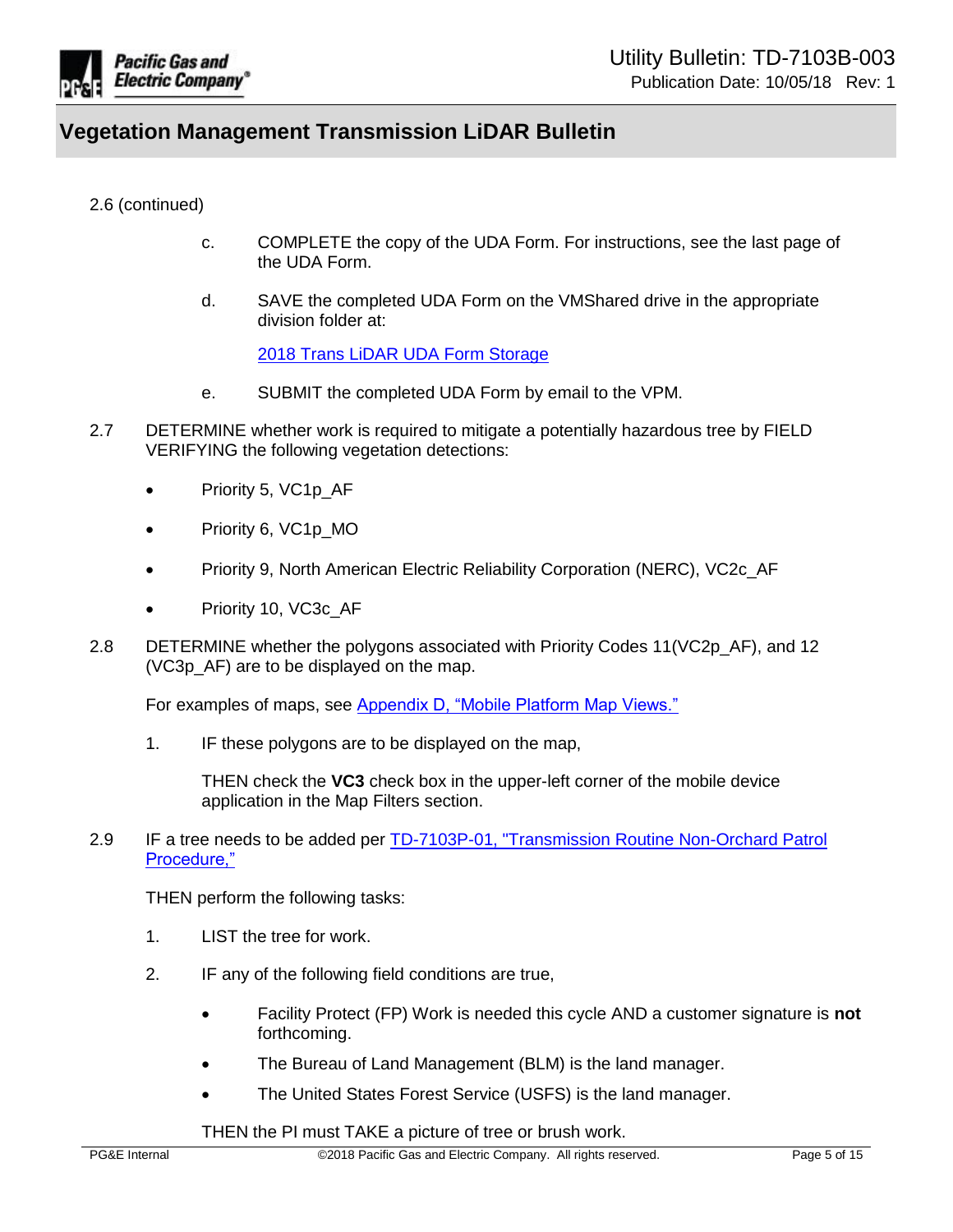

#### **NOTE**

The possibility of false vegetation detections and/or the need to add trees exist due to the nature and potential noise in the Aerial LiDAR and ortho-imagery data.

2.10 IF the PI IDENTIFIES a false vegetation detection,

THEN NOTIFY the VPM.

#### <span id="page-5-0"></span>**3 Mobile Device Data Entry**

- 3.1 For trees requiring work this cycle, the PI must ADD the Tree ID into the **External Tree ID** field in the tree record as follows:
	- 1. SELECT the tree polygon on the map.
	- 2. NAVIGATE to the **External Tree ID** field in the tree record.
	- 3. SELECT **Paste**.

The latitude and longitude on the VMD tree record is automatically updated when the **External Tree ID** field is populated.

| Vegetation Mapping for PI                                            |                                                                      |                                            |                                    |                  |                              |              |                                                     |                      |                                                         |                                           |            |                                      |     | □<br>$\times$                                                   |
|----------------------------------------------------------------------|----------------------------------------------------------------------|--------------------------------------------|------------------------------------|------------------|------------------------------|--------------|-----------------------------------------------------|----------------------|---------------------------------------------------------|-------------------------------------------|------------|--------------------------------------|-----|-----------------------------------------------------------------|
| Menu                                                                 | Active Work Packet: 67282 >> Loc Ref: 11 >> Tree #: [ -- EDIT -- ] 1 |                                            |                                    |                  |                              |              |                                                     |                      |                                                         |                                           |            |                                      |     | 2.46.1801.100                                                   |
| <b>Work Packets</b><br>Map                                           |                                                                      | <b>Location List</b>                       | Location                           | <b>Tree List</b> |                              | <b>Tree</b>  |                                                     | Forms                |                                                         |                                           |            |                                      |     |                                                                 |
| WP#:67282<br><b>PGC EStatus: OPEN</b>                                | <b>Tree Detail</b>                                                   |                                            |                                    |                  |                              |              |                                                     |                      |                                                         |                                           |            |                                      |     |                                                                 |
| <b>Tree Status: OPEN</b><br><b>Division: MI</b>                      | <b>Tree Info</b>                                                     | Tree Type: Cottonwood                      |                                    | Prop Own: Park   |                              | $\checkmark$ |                                                     |                      | <b>Work</b><br><b>Work Reg:</b><br><b>Trim Code: TD</b> |                                           |            | Date:<br>Crew:                       |     |                                                                 |
| <b>Circuit: TRC0015003</b><br><b>Country: CC</b>                     | Qty: 1                                                               | Spec: Cottonwood, Freemont                 |                                    |                  | Connect<br><b>Joint Pole</b> |              | Wire: None                                          |                      | Qty: 1<br><b>Clearance:</b>                             |                                           |            | <b>Work Compl:</b><br><b>Reason:</b> |     |                                                                 |
| <b>City: SAN RAMON</b><br>Cust: ** MISSING**<br>Cust Ph: **MISSING** | Tree<br>Comments:                                                    |                                            | 0.1 SPN:N/W SD/ O SMALL BRIDGE     |                  |                              |              |                                                     |                      | <b>Comments:</b>                                        | <b>Restrictions and Alerts</b>            |            |                                      |     |                                                                 |
| Str #: 7060<br><b>Street: BOLLINGER CANYON RD</b><br>SSD: 002/038    |                                                                      | Trim Code: TopDirecti<br>Priority: No Trim |                                    | Crew:            |                              |              | Cycle: Routine                                      | $\ddot{ }$<br>$\vee$ |                                                         | <b>Restrictions</b><br>Code T Restriction |            |                                      |     | $T$ $\overline{1}$ $\overline{1}$ $\overline{1}$ $\overline{1}$ |
| SSD Rte: 90<br>Loc Rte: 70<br><b>Last Inspection</b>                 | Height: 46<br><b>DBH: 20</b>                                         |                                            |                                    | $\Box$ MWS       | √ Not in VELB Area           |              | <b>Pictures</b>                                     |                      |                                                         |                                           |            |                                      |     |                                                                 |
| <b>Edited BY: pxvv</b><br>Insp By: m3g0                              | Clearance:<br>Trans Line:                                            | TES 230Kv Tap                              |                                    |                  | $\Box$ Dead or Dying         |              | Picture 1                                           |                      |                                                         |                                           |            |                                      |     |                                                                 |
| <b>Company: ACR</b>                                                  | Prescription<br>Comment:                                             |                                            |                                    |                  |                              |              |                                                     |                      |                                                         | Alerts<br>Code T Alert                    |            |                                      |     |                                                                 |
|                                                                      | - Notification:<br>$\circ$ ok<br>$\circ$ Inventory $\circ$ Refusal   |                                            | $\circ$ Contact $\circ$ Quarantine |                  |                              |              | Picture 2                                           |                      |                                                         |                                           |            |                                      |     |                                                                 |
|                                                                      | <b>External Tree ID:</b>                                             |                                            |                                    |                  | Lat/Lon: 37.766542,-121.9566 |              |                                                     |                      |                                                         |                                           |            |                                      |     |                                                                 |
|                                                                      | Save                                                                 | <b>HTRS</b>                                | Cancel                             | Map              |                              |              | <b>Select Tree from Map</b><br>and paste value here |                      |                                                         |                                           | $\bigodot$ |                                      | 1/8 | $\bullet$                                                       |
|                                                                      |                                                                      |                                            |                                    |                  |                              |              |                                                     |                      |                                                         |                                           |            |                                      |     |                                                                 |

**Figure 1. Tree Record**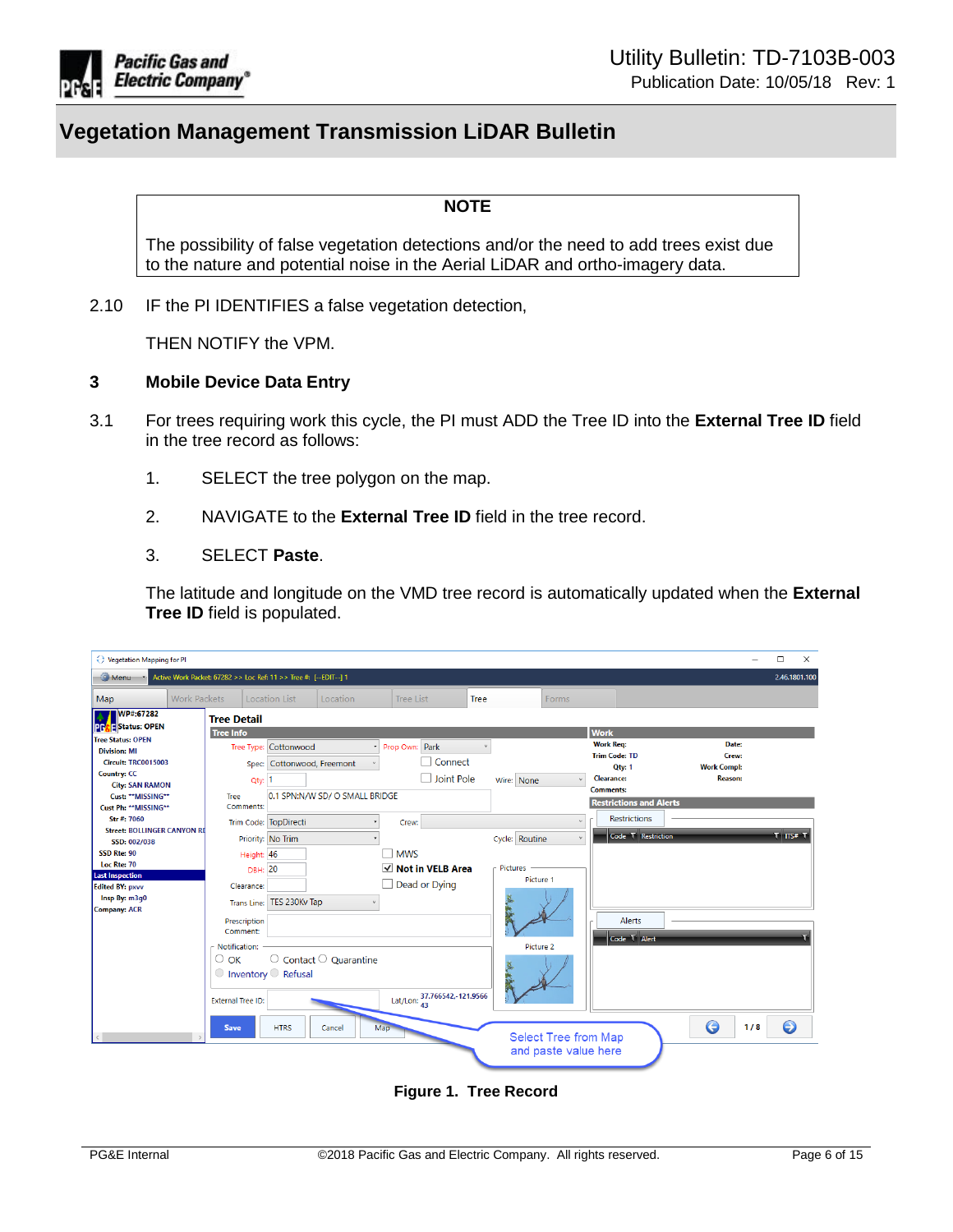

## <span id="page-6-0"></span>**4 Project Management Database (PMD) Data Entry**

4.1 WHEN there is one Aerial LiDAR data delivery per PMD project,

THEN the PI must USE the following guidance to UPDATE the PMD schedule in the PG&E mobile platform:

- PMD **PI Start Date** is the date of Aerial LiDAR delivery to the mobile platform.
- PMD **PI Close Date** is the date PI Field Verification is complete.
- PMD **TC Start Date** is the date tree work begins.
- PMD **TC Complete Date** is the date tree work is complete.
- 4.2 IF more than one Aerial LiDAR data delivery occurs for a given PMD project,

THEN the PI must UPDATE the PMD schedule using this guidance:

- PMD **PI Start Date** is the date of the first Aerial LiDAR delivery to the mobile platform.
- PMD **PI Close Date** is the date PI Field Verification is complete from the final delivery.
- PMD **TC Start Date** is the date tree work begins from the first delivery.
- PMD **TC Complete Date** is the date tree work is complete from the final delivery.

## <span id="page-6-1"></span>**5 Flex Patrol**

- 5.1 Inspection Frequency and Work Plan (from TRPP)
	- 1. The transmission PI must perform the following tasks:
		- a. INSPECT NERC-lines every calendar year.
			- (1) NOTIFY SVPM before making any changes to the NERC inspection schedule.
			- (2) **Not** make schedule changes that result in a gap greater than 18 months between inspection cycles.
		- b. COMPLETE 100% of NERC work in the calendar year.
			- (1) SEND any variance from the plan to the PG&E SVPM for approval.
			- (2) DOCUMENT variances in the Issue Tracking System (ITS).
			- (3) IF the variance is approved by the PG&E SVPM,

THEN DOCUMENT AND RECORD approval from the PG&E SVPM in ITS.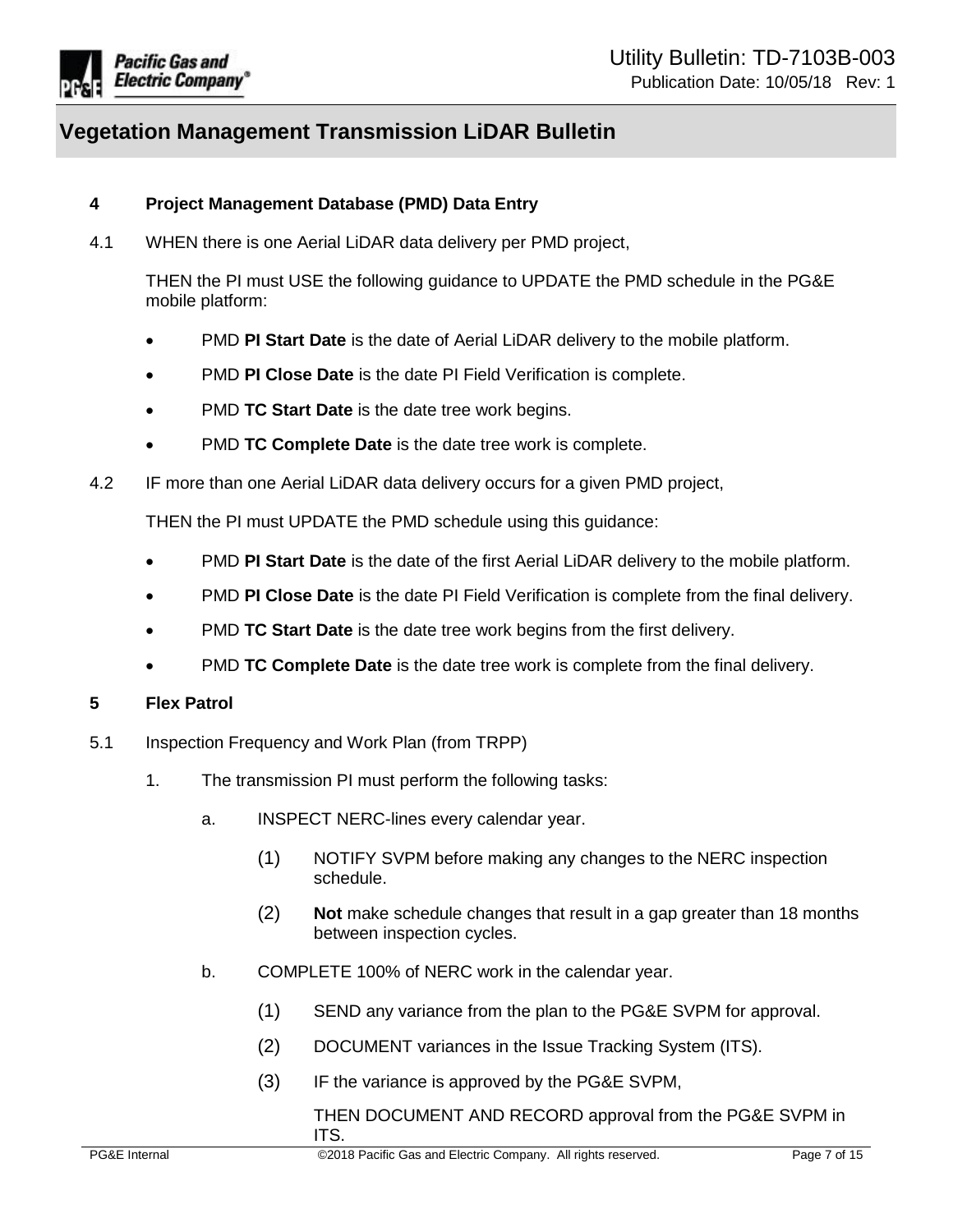

## 5.1 (continued)

- c. INSPECT non-NERC lines once per patrol cycle, staring Nov. 15 through Nov.14 of the following year.
	- (1) Do **not** deviate from the normal inspection cycle by more than 2 months without variance documentation, and in no case by more than 18 months.
	- (2) DOCUMENT variances in ITS.
	- (3) IF the schedule variance is greater than 2 months,

THEN DOCUMENT AND RECORD approval from the PG&E SVPM in ITS.

- 5.2 Schedule Variance (from [Utility Procedure TD-7103P-01, "Transmission Non-Orchard Routine](https://edrm.comp.pge.com/D2/?docbase=pge_ecm&locateId=09131aad81eaa25f&version=LIVE&commandEvent=D2_ACTION_CONTENT_VIEW)  [Patrol Procedure](https://edrm.comp.pge.com/D2/?docbase=pge_ecm&locateId=09131aad81eaa25f&version=LIVE&commandEvent=D2_ACTION_CONTENT_VIEW) [TRPP]")
	- 1. IF inspection deviates from normal cycle by more than 2 months

OR IF the NERC Annual Work Plan will **not** be completed in the calendar year,

THEN the transmission PI must DOCUMENT the variance to the Work Plan in ITS, using one of the following sub-types:

- Change in expected growth rate / environmental factors
- Circumstances that are beyond the control of an applicable transmission or generator owner
- Rescheduling work between growing seasons
- Contractor availability / mutual assistance agreements
- Identified unanticipated high-priority work
- Weather conditions / accessibility
- Permitting delays
- Land ownership changes / change in land use by the landowner
- Emerging technologies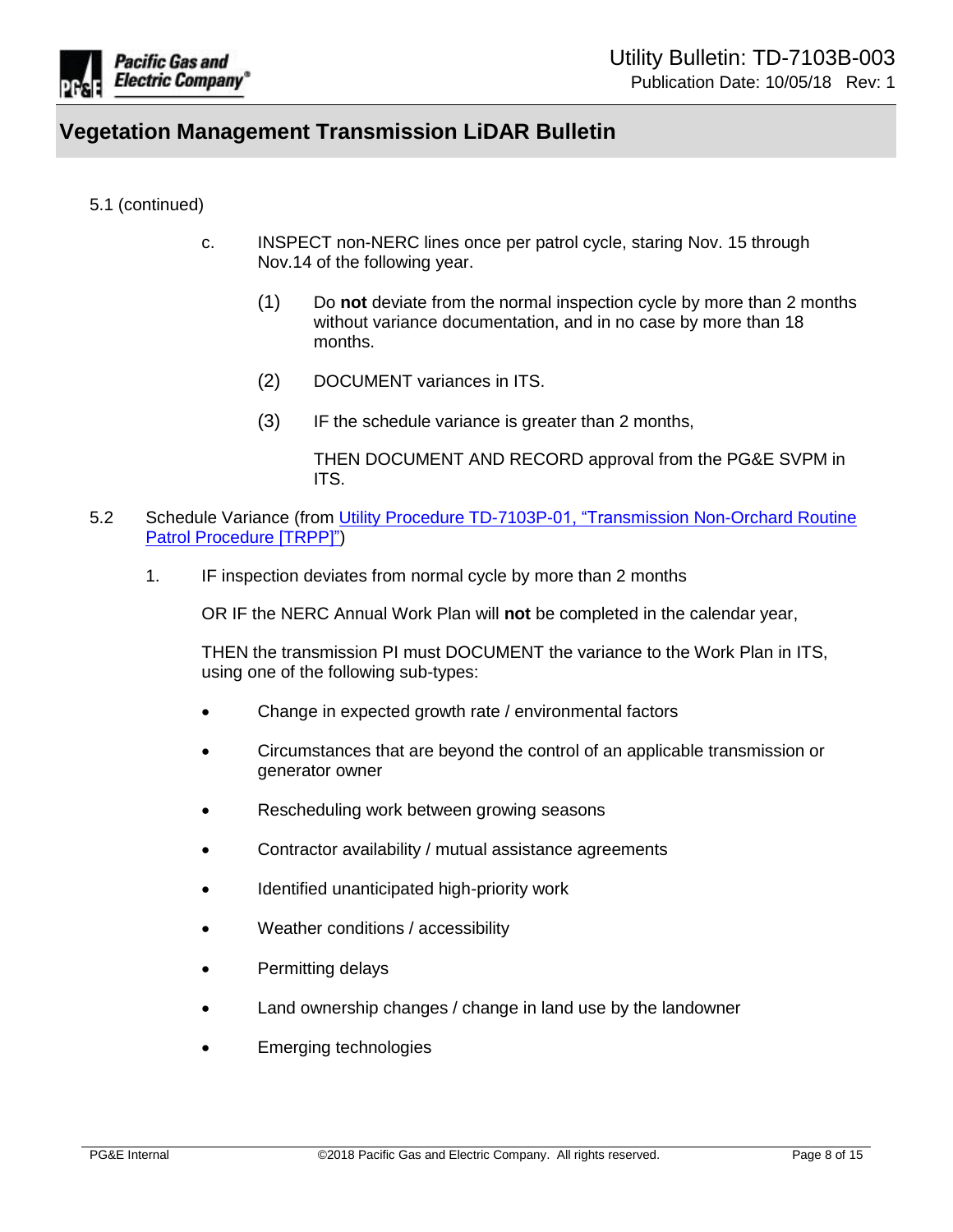

- 5.3 The PI must LIST non-compatible species when **all** of the following conditions occur:
	- Prior approval for the scope of work must be granted from PG&E or a representative.
	- The customer is agreeable.
	- Tree removal is preferred.

#### <span id="page-8-0"></span>**6 Additional Patrol**

- 6.1 At the direction of the SVPM, an additional PI patrol may be initiated.
- 6.2 IF an additional patrol is initiated,

THEN the PI company must follow the scope and timing the SVPM e-mails to PI companies.

## <span id="page-8-1"></span>**7 Rapid Response Expectations**

- 7.1 Rapid response scope of work applies to urgent critical detections only.
- 7.2 The PI must FIELD VERIFY NERC urgent critical detections within 2 business days of receipt from the Aerial LiDAR vendor.
- 7.3 The PI must verify non-NERC urgent critical detection within 10 business days following receipt from the Aerial LiDAR vendor.

#### **NOTE**

Urgent critical detections are included in pre-load work packets.

- 7.4 For urgent critical detections, the PI must perform the following steps:
	- 1. IF rapid response detections meet Hazard Notification thresholds,

THEN FOLLOW [TD-7103P-09, "T&D Hazard Notification Procedure."](https://edrm.comp.pge.com/D2/?docbase=pge_ecm&locateId=09131aad81eaa255&version=LIVE&commandEvent=D2_ACTION_CONTENT_VIEW)

2. IF rapid response detections meet Imminent Threat thresholds,

THEN FOLLOW [TD-7103P-05, "Transmission Vegetation Imminent Threat Procedure."](https://edrm.comp.pge.com/D2/?docbase=pge_ecm&locateId=09131aad81eaa1c1&version=LIVE&commandEvent=D2_ACTION_CONTENT_VIEW)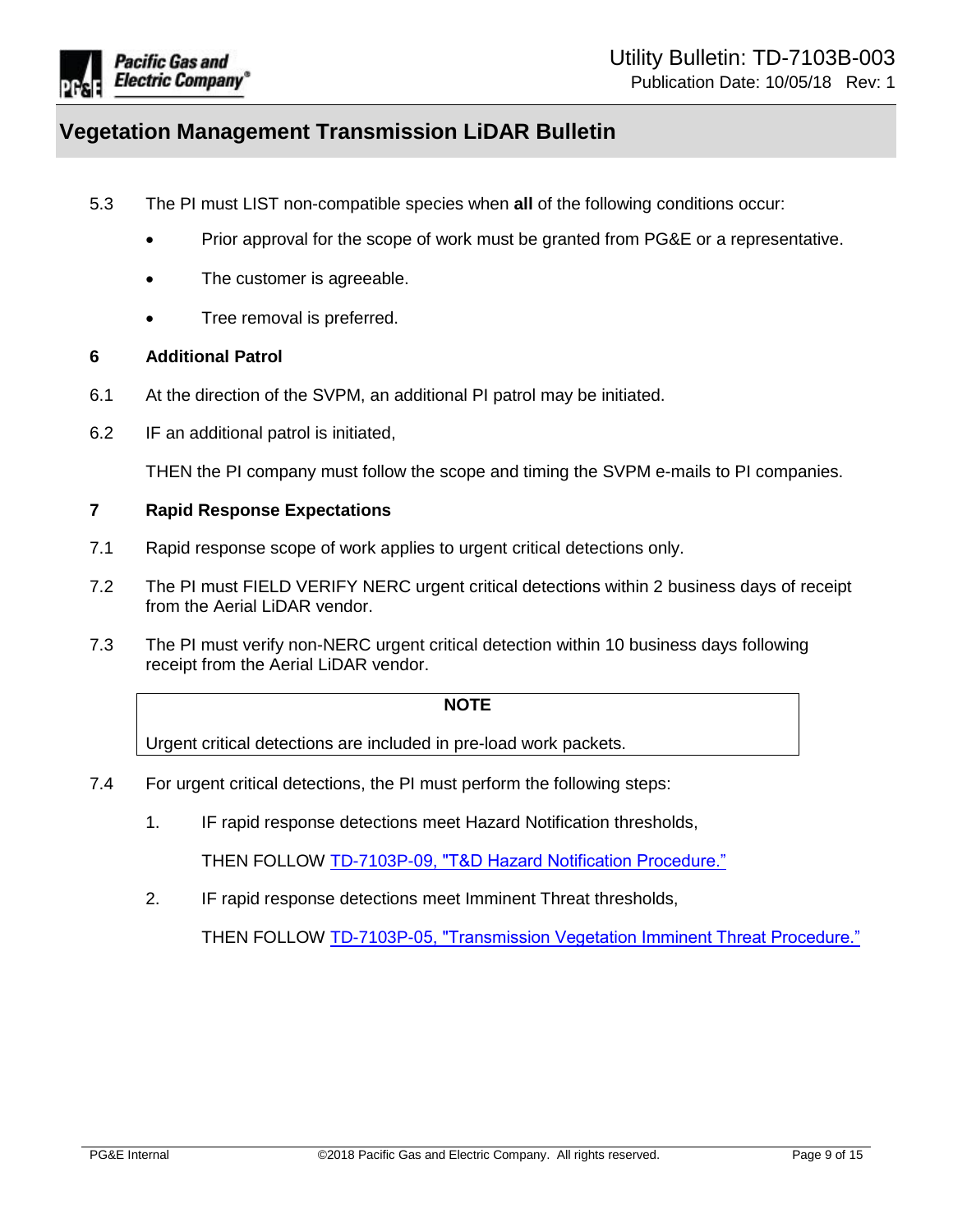

## 7.4 (continued)

- 3. Whether tree work is needed or not, CREATE a location record using the values shown below by COPYING AND MODIFYING an existing record OR by CREATING a new one:
	- **Tag Type**: LiDAR
	- **Tag Number:** L1QSI xx (xx = the last two digits of the year)
		- Example:  $2017$  tags =  $L1QSI17$
		- Example:  $2018$  tags =  $L1QSI18$

#### **NOTE**

Rapid response tree work mitigation might include other vegetation detections in proximity to the VC1C detection(s), as directed by the VPM or SVPM.

- 4. Whether tree work is needed or not, UPDATE the following fields in the most recent tracking spreadsheet, located at: [Transmission LiDAR Tracking.](file://RcShare-NAS05/VM/VMShared/LiDAR/2018%20Transmission/Rapid%20Response%20Tracker)
	- **Field Response Date**
	- **Action - Worked/Not Worked**
	- **Date Corrected** (tree work date)
	- **Comments** (any additional comments)

## <span id="page-9-0"></span>**8 Controls**

8.1 On an annual basis, within 30 days of final Aerial LiDAR data delivery, the LiDAR vendor must PROVIDE the PG&E VM electric transmission team with a list of transmission lines showing where Aerial LiDAR data was collected. The example below shows the desired information.

| Tline<br>Name    | kV  | Span<br>Miles | Start<br>Span | <b>GPS</b><br>coordinate of<br>Start Span | End Span | <b>GPS</b><br>coordinate of<br>End Span | Acauisition<br>Date | Processing<br>Date | Deliverv<br>Date | All detections<br>delivered to PG&E? |
|------------------|-----|---------------|---------------|-------------------------------------------|----------|-----------------------------------------|---------------------|--------------------|------------------|--------------------------------------|
| Helms -<br>Gregg | 230 | 0.206         | 001/016       |                                           | 001/017  |                                         | 10/1/2017           | 3/1/2018           | 3/22/2018        | <b>Yes</b>                           |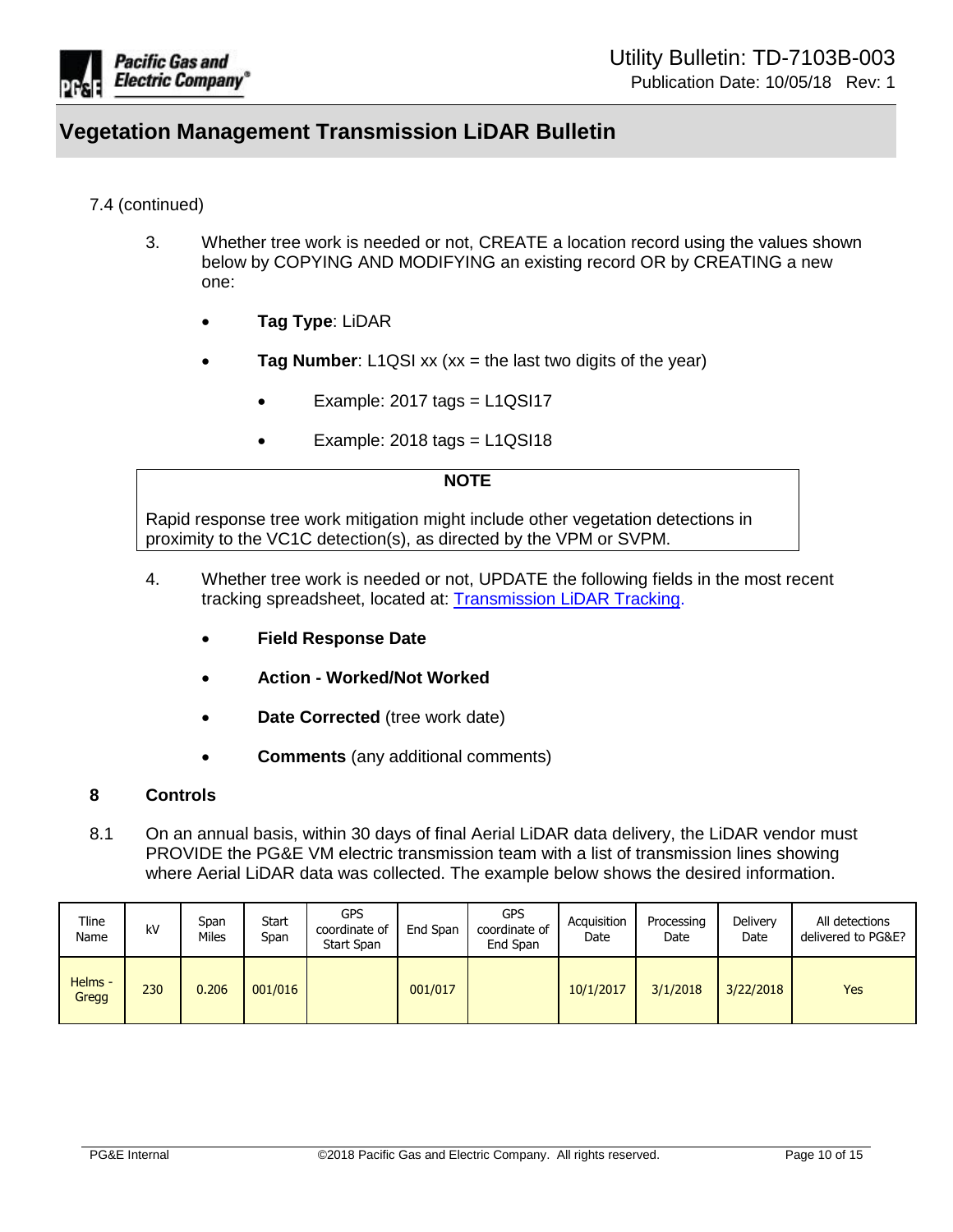

### **DEFINITIONS**

**False Detection:** A detection provided by the LiDAR vendor that is classified incorrectly. An unhealthy tree tall enough to strike the facilities, but not requiring tree work this cycle, is **not** classified as a false detection.

The following are examples of false detection:

- Communication lines, guy wires, rocks, etc.
- Secondary wire

## **APPENDICES**

[Appendix A, "LiDAR Detection Clearance Parameters"](#page-11-0)

[Appendix B, "PG&E Vegetation Management Tree Clearance Parameters"](#page-12-0)

[Appendix C, "Priority Detection Legend"](#page-13-0)

[Appendix D, "Mobile Platform Map Views"](#page-14-0)

#### **ATTACHMENTS**

[TD-7103B-003-F01, "Unlisted Detection Approval \(UDA\) Form"](https://edrm.comp.pge.com/D2/?docbase=pge_ecm&commandEvent=D2_ACTION_CONTENT_VIEW&locateDql=pge_document(all)%20where%20i_chronicle_id%20=)

#### **DOCUMENT APPROVER**

Bob Bell, Manager, Vegetation Management Operations - Transmission

## **DOCUMENT CONTACT**

Greg Saenz, Senior Program Manager, Vegetation Management Operations - Transmission

#### **INCLUSION PLAN**

This is a time-limited document, expected to extend into late 2018. The scope of this bulletin will be included in the following procedure:

[TD-7103P-01, "Transmission Routine Non-Orchard Patrol Procedure"](https://edrm.comp.pge.com/D2/?docbase=pge_ecm&locateId=09131aad81eaa25f&version=LIVE&commandEvent=D2_ACTION_CONTENT_VIEW)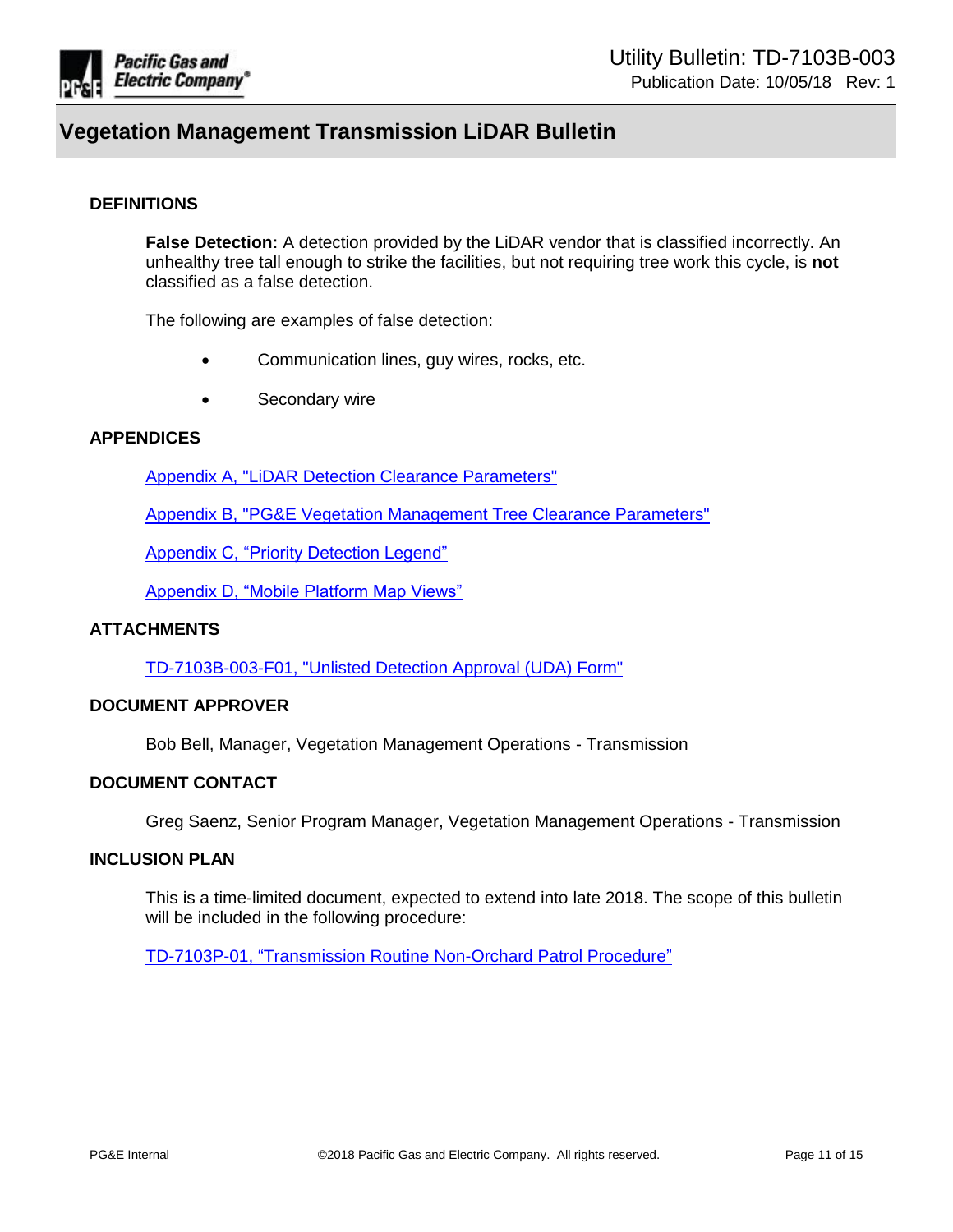

<span id="page-11-0"></span>

**Appendix A, LiDAR Detection Clearance Parameters** Page 1 of 1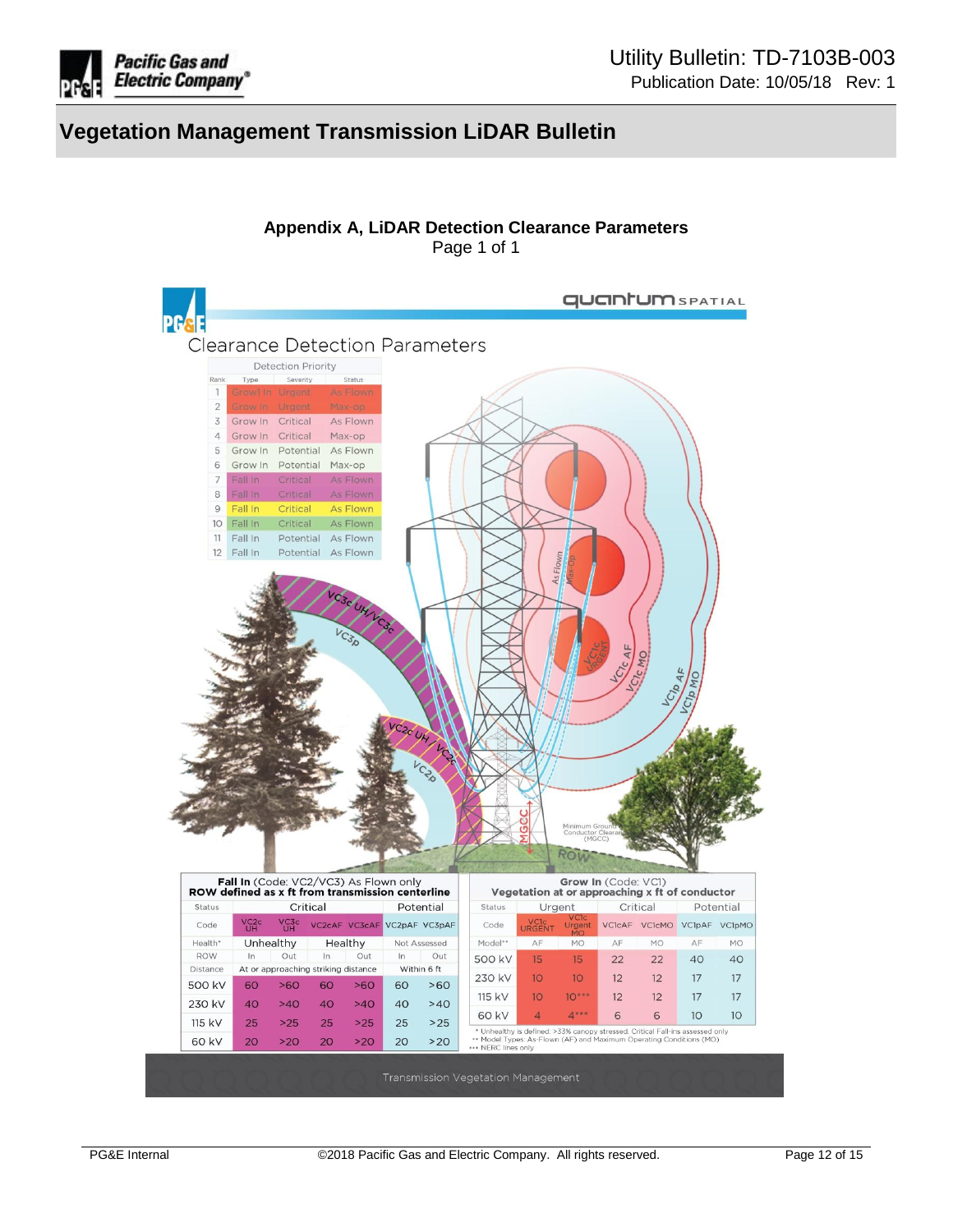

## **Appendix B, PG&E Vegetation Management Tree Clearance Parameters**

Page 1 of 1

| <b>PG&amp;E Vegetation Management Tree Clearance Parameters</b> |                                                                                                                                                           |                                        |                                           |                                           |                                           |                                           |                                                                                                                                                                                   |                                                                                                                                                                                     |                                                                                                                                        |                                                                                                            |                                                  |                                                                                                                                                                         |
|-----------------------------------------------------------------|-----------------------------------------------------------------------------------------------------------------------------------------------------------|----------------------------------------|-------------------------------------------|-------------------------------------------|-------------------------------------------|-------------------------------------------|-----------------------------------------------------------------------------------------------------------------------------------------------------------------------------------|-------------------------------------------------------------------------------------------------------------------------------------------------------------------------------------|----------------------------------------------------------------------------------------------------------------------------------------|------------------------------------------------------------------------------------------------------------|--------------------------------------------------|-------------------------------------------------------------------------------------------------------------------------------------------------------------------------|
| <b>PRIORITY</b>                                                 |                                                                                                                                                           | 2                                      | 3                                         | 4                                         | 5                                         | 6                                         |                                                                                                                                                                                   | 8                                                                                                                                                                                   | 9                                                                                                                                      | 10                                                                                                         | 11.                                              | 12                                                                                                                                                                      |
| <b>DESCRIPTION</b>                                              | Vegetation within Xft.<br>of conductor                                                                                                                    | Vegetation within Xft.<br>of conductor | Vegetation within<br>Xft.<br>of conductor | Vegetation within<br>Xft.<br>of conductor | Vegetation within<br>Xft.<br>of conductor | Vegetation within<br>Xft.<br>of conductor | Vegetation<br>showing 30% or<br>more stress<br>located inside<br><b>ROW</b><br>IXft. from<br>conductor)<br>and is tall enough.<br>to strike the<br>conductor<br>(0 <sub>0</sub> ) | Vegetation<br>showing 30% or<br>more stress<br>located beyond<br><b>ROW</b><br>(> Xft. from<br>conductor)<br>and is tall enough.<br>to strike the<br>conductor<br>(0 <sub>f</sub> ) | Vegetation inside<br><b>ROW</b><br>(Xft. from<br>conductor)<br>that is tall enough.<br>to strike the<br>conductor<br>(0 <sub>0</sub> ) | Vegetation beyond<br>ROWDXft.from<br>conductor) that is<br>tall enough to strike<br>the conductor<br>(0.6) | Vegetation<br>to strike the<br>conductor<br>(6h) | Vegetation<br>beyond ROW (>X beyond ROW (>X<br>ft. from conductor) ft. from conductor)<br>that is tall enough that is tall enough<br>to strike the<br>conductor<br>(6h) |
| 500 kV <sup>-</sup>                                             | 15                                                                                                                                                        | 15                                     | 22                                        | 22                                        | 40                                        | 40                                        | 6070                                                                                                                                                                              | >60/0                                                                                                                                                                               | 6070                                                                                                                                   | >60/0                                                                                                      | 6070                                             | >60/2                                                                                                                                                                   |
| 230 kV                                                          | 10                                                                                                                                                        | 10                                     | 12 <sup>°</sup>                           | 12                                        | 17                                        | 17                                        | 4070                                                                                                                                                                              | >4070                                                                                                                                                                               | 4070                                                                                                                                   | >40/0                                                                                                      | 4070                                             | >40/2                                                                                                                                                                   |
| 115 kV                                                          | 10 <sub>1</sub>                                                                                                                                           | 10 <sub>1</sub>                        | 12 <sup>2</sup>                           | 12                                        | 17 <sub>1</sub>                           | 17 <sub>1</sub>                           | 25/0                                                                                                                                                                              | >25/0                                                                                                                                                                               | 25/0                                                                                                                                   | >25/0                                                                                                      | 2570                                             | >25/2                                                                                                                                                                   |
| 60 kV                                                           | $\Gamma$ . The contract $\Gamma$ is the contract of the contract of the contract of the contract of $\Gamma$ $\Gamma$ $\Gamma$ $\Gamma$ $\Gamma$ $\Gamma$ |                                        | 6.                                        | 6.                                        | 10                                        | 10                                        | 2070                                                                                                                                                                              | >20/0                                                                                                                                                                               | 2070                                                                                                                                   | >20/0                                                                                                      | 2070                                             | >20/2                                                                                                                                                                   |

<span id="page-12-0"></span>Priority 1 and 2 detections will result in immediate notification to PG&E

Max-op: Indicates

As Flown: Indicates the analysis has been performed using conductors which have been modeled to as-surveyed conditions at the time of the LiDAR flight.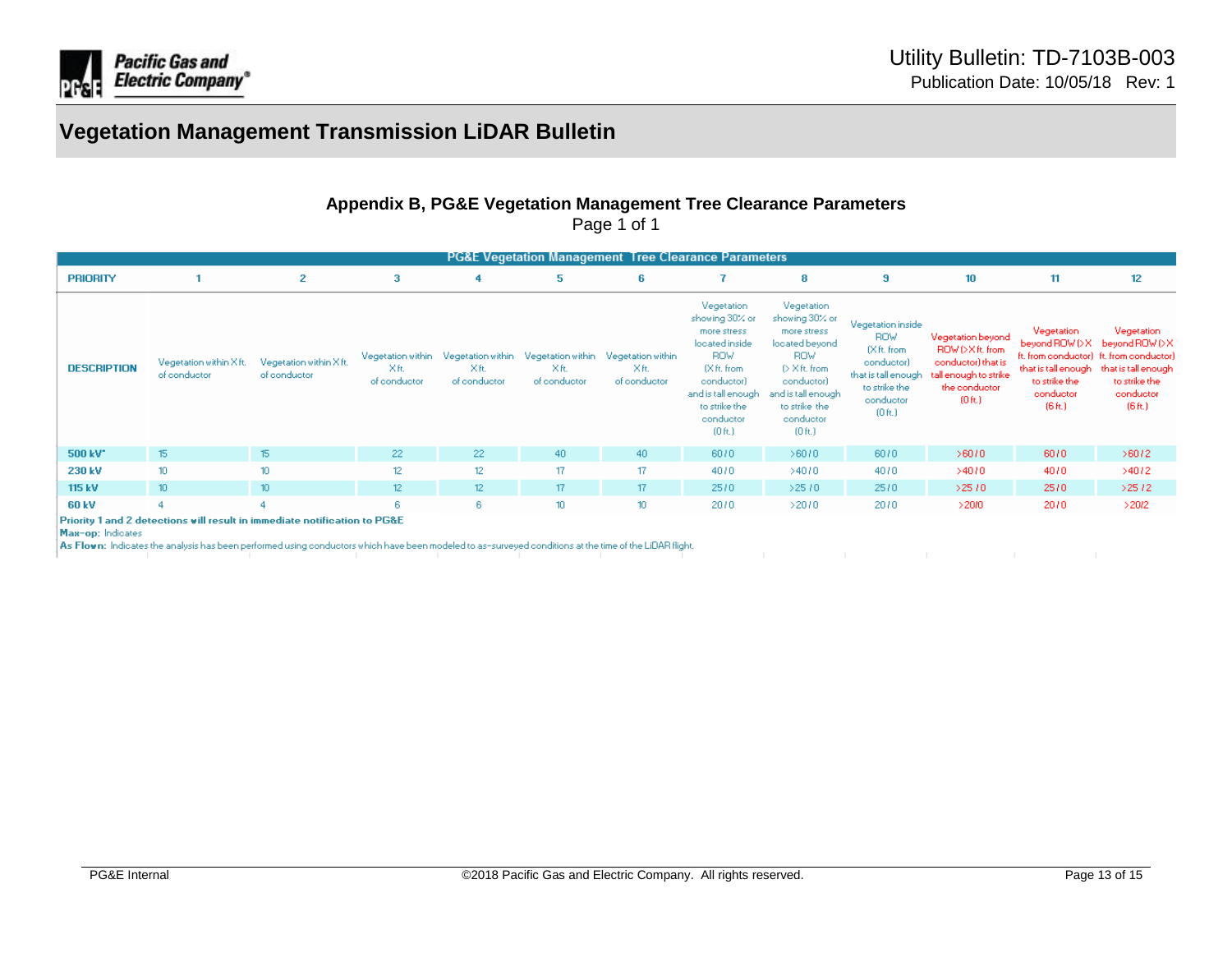

# **Appendix C, Priority Detection Legend**

Page 1 of 1

<span id="page-13-0"></span>

| <b>DC_VENDOR Code(s)</b> | <b>Border Color</b>      | <b>Border</b><br><b>Width</b> | <b>Fill Color</b> | <b>Priority</b><br>$(1 = H{\text{lightest}})$ | <b>Description</b>                                     | <b>Sample</b> |
|--------------------------|--------------------------|-------------------------------|-------------------|-----------------------------------------------|--------------------------------------------------------|---------------|
| VC1c_URGENT              | Crimson                  | $\overline{2}$                | Red               | 1                                             | <b>Urgent Grow In</b>                                  |               |
| VC1c_URGENT_MO           | Crimson                  | $\overline{2}$                | Red               | $\overline{2}$                                | <b>Urgent Grow In</b>                                  |               |
| VC1c AF                  | Crimson                  | $\overline{2}$                | Light<br>Pink     | 3                                             | <b>Critical Grow In</b>                                |               |
| VC1c_MO                  | Crimson                  | 2                             | Light<br>Pink     | 4                                             | <b>Critical Grow In</b>                                |               |
| VC1p AF                  | Crimson                  | $\overline{2}$                | Azure             | 5                                             | <b>Potential Grow In</b>                               |               |
| VC1p MO                  | Crimson                  | 2                             | Azure             | 6                                             | <b>Potential Grow In</b>                               |               |
| VC <sub>2c</sub> UH      | Yellow                   | 3.                            | <b>Fuchsia</b>    | $\overline{7}$                                | <b>Critical Fall In</b><br><b>Unhealthy</b>            | ۰             |
| VC3c UH                  | <b>Dark Green</b>        | з                             | <b>Fuchsia</b>    | 8                                             | <b>Critical Fall In</b><br><b>Unhealthy Beyond ROW</b> | ۰             |
| VC <sub>2c</sub> AF      | Dark<br>Goldenrod        | $\overline{2}$                | Yellow            | 9                                             | <b>Critical Fall In</b>                                | ۰             |
| VC3c AF                  | <b>Dark Green</b>        | $\overline{2}$                | Light<br>Green    | 10                                            | <b>Critical Fall In Beyond</b><br><b>ROW</b>           |               |
| VC2p AF                  | <b>Dark</b><br>Goldenrod | $\overline{2}$                | Azure             | 11                                            | <b>Potential Fall In</b>                               |               |
| VC3p AF                  | <b>Dark Green</b>        | $\overline{2}$                | Azure             | 12                                            | <b>Potential Fall In Beyond</b><br><b>ROW</b>          |               |